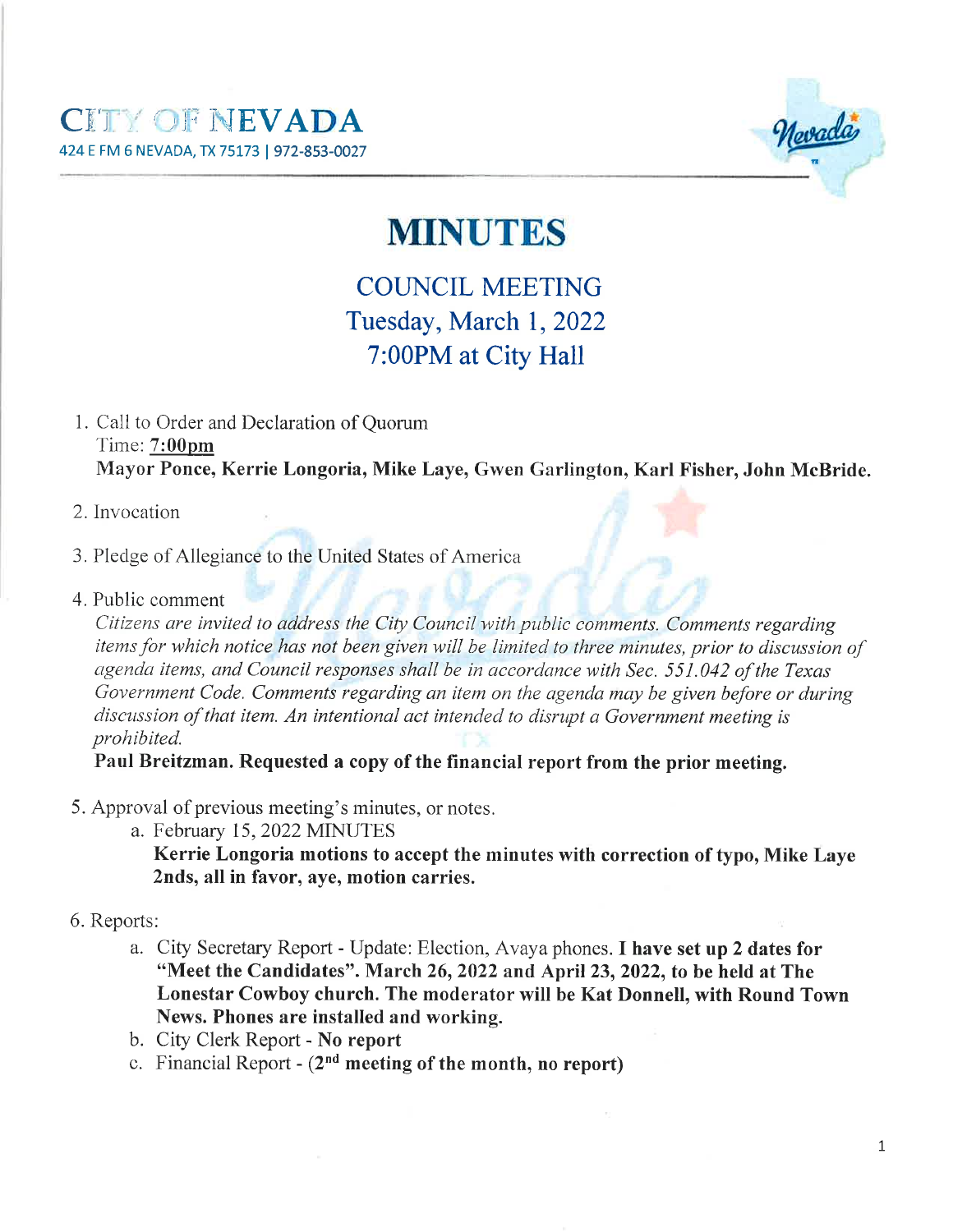- d. Mayor Pro Tem Report Bryan Caldwell is revitalizing the Well House/Caldwell Park, and looking for volunteers to help. Weather permitting, he will start March 12, 2022. We will get a confirmed time.
- e. Mayor's Report/Status Please keep Ukraine in your prayers, along with federal and City offïcials. The Audit has begun, and CPA will be here in April to report on Financials for 2021 final budget.
- f. NVFD Report  $(1^{st}$  meeting of every month) Chief Anderson spoke about the Incident Report. Please refer to the attached report that follows page 3 of the Minutes.
- 7. Business Session:
	- a. Discuss/Take Action: Vendor Ordinance 22-02. Mike Laye motions to approve the Vendor Ordinance 22-02. Gwen Garlington 2nds, all in favor aye, motion carries.
	- b. Discuss/fate Action: 18448 and 18444 FM 543 ETJ Replat. Kerrie Longoria motions to deny the incomplete re-plat, Mike Laye 2nds, all in favor aye, motion carries.
	- c. Discuss/Take Action: Consider and act on a contingent fee contract with Abernathy, Roeder, Boyd & Hullett, PC pursuant to the Texas Tax Code, Section 6.30, and Government Code 2254.1036 - said contract being for the collection of delinquent taxes owed to the City.

Tracy Pounders has partnered with Abernathy, Roeder, Boyd & Hullett, and requested the Council to sign the new contract. Mike Laye motions to accept the contract, Gwen Garlington 2nds, all in favor aye, motion carries.

d. Discuss/Take Action: TxDOT realignment.

Dr. Knowlton with Communify ISD would like to partner with the City of Nevada on the TXDOT realignment. Kerrie Longoria motions to table until the March 15,2022 Regular Council meeting, John McBride 2nds, all in favor aye, motion carries.

- e. Discuss/**Take Action**: Elevon ETJ/Annexation update. Gwen Garlington motions to accept, A RESOLUTION SETTING A PUBLIC HEARING UNDER SEC. 43.0751 OF THE TEXAS LOCAL GOVERNMENT CODE TO CONSIDERA STRATEGIC PARTNERSHIP AGREEMENT WITH ELEVON MUNICIPAL UTILITY DISTRICT NO. 1-A OF COLLIN COUNTY; AUTHORIZING THE ISSUANCE OF NOTICE BY THE CITY SECRETARY OF NEVADA, TEXAS REGARDING THE PUBLIC HEARING; PROVIDINGA SEVERABILITY CLAUSE; AND, PROVIDING AN EFFECTIVE DATE. Mike Laye 2nds, all in favor aye, motion carries.
- f. Discuss/Take Action: Swearing in of Don Deering to the Impact and  $P\&Z$ Committee. Mayor Ponce conducted the swearing-in of Don Deering to the P&Z and Impact committees.